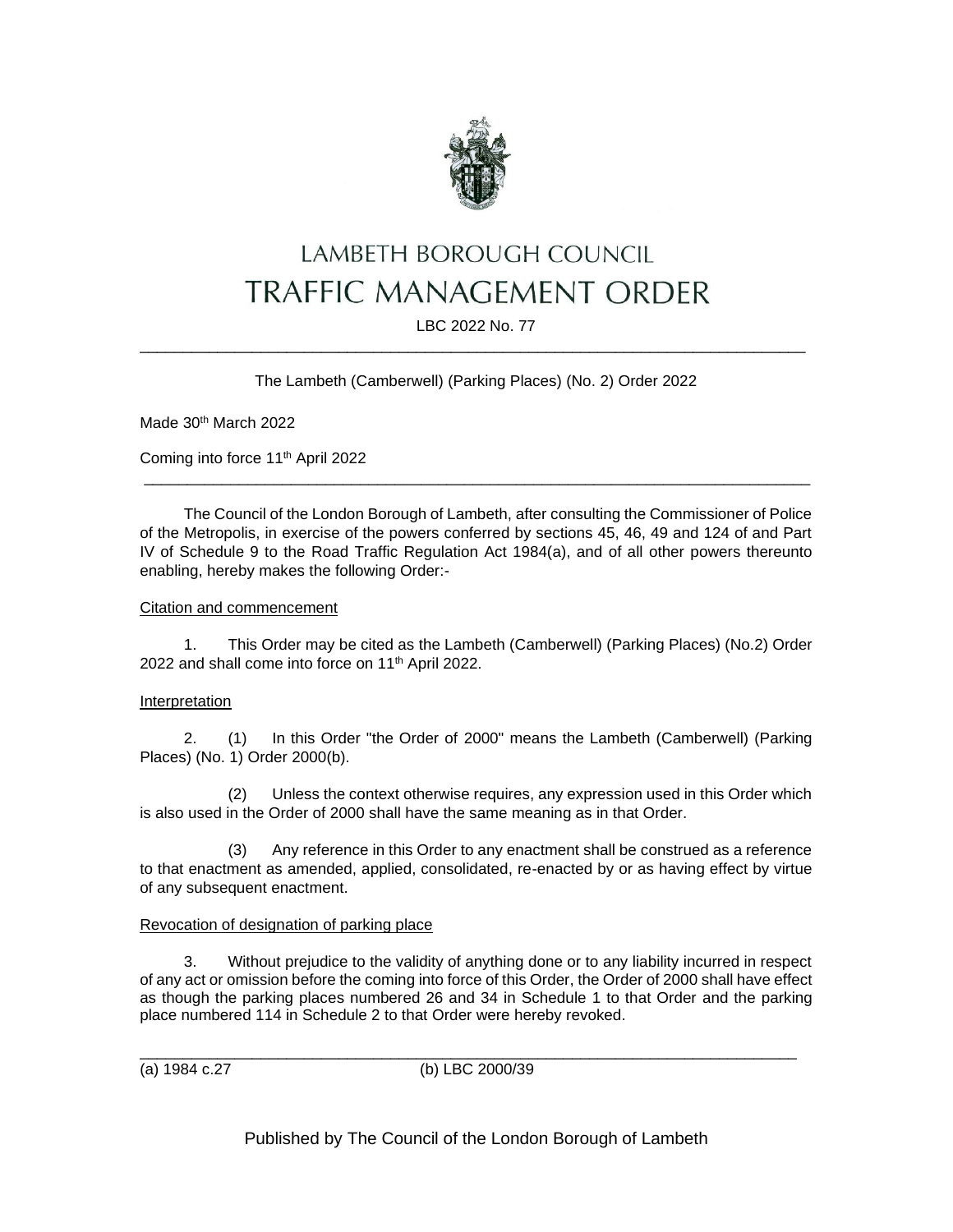# Designation of parking places and application of the Order of 2000 thereto

4. (1) Each area on a highway comprising the length of carriageway of a street specified in column 2 of Schedule 1, 2, 3 or 4 to this Order and bounded on one side of that length by the edge of the carriageway and on the other sides by a white line marking is designated as a parking place.

(2) The reference in this Article to a white line marking shall be construed as a reference to the white line marking (either broken or continuous) provided for in Schedule 7 to the Traffic Signs Regulations and General Directions 2016(a) or, if applicable, authorised by the Secretary of State by virtue of section 64 of the Road Traffic Regulation Act 1984.

(3) The provisions of the Order of 2000 (other than Articles 3 and 16) shall apply to the areas designated as parking places by this Order as if in those provisions any reference to a parking place included a reference to the areas designated as parking places by this Order and as if any reference to Schedule 1 to the Order of 2000 included a reference to Schedule 1 to this Order and if any reference to Schedule 2 to the Order of 2000 included a reference to Schedule 2 to this Order.

# Placing of traffic signs, etc.

- 5. The Council shall:-
	- (a) place and maintain traffic signs indicating the limits of each parking place referred to in Schedule 1, 2, 3 and 4 to this Order;
	- (b) place and maintain in or in the vicinity of each parking place referred to in Schedule 1, 2, 3 and 4 to this Order traffic signs indicating that such parking places may be used during the permitted hours for the leaving only of the vehicles specified in Article 4(2), 4(3), 4(4) and 4(5) respectively of the Order of 2000;
	- (c) place and maintain traffic signs in or in the vicinity of the parking place referred to in Schedule 2 to this Order indicating –
		- (i) that the parking place may be used by vehicles in respect of which payment of the parking charge is made using the electronic payment system; and
		- (ii) the location identification number of the parking place or part thereof; and
	- (d) carry out such other works as is reasonably required for the purposes of the satisfactory operation of the parking place.

(a) S.I. 2016/362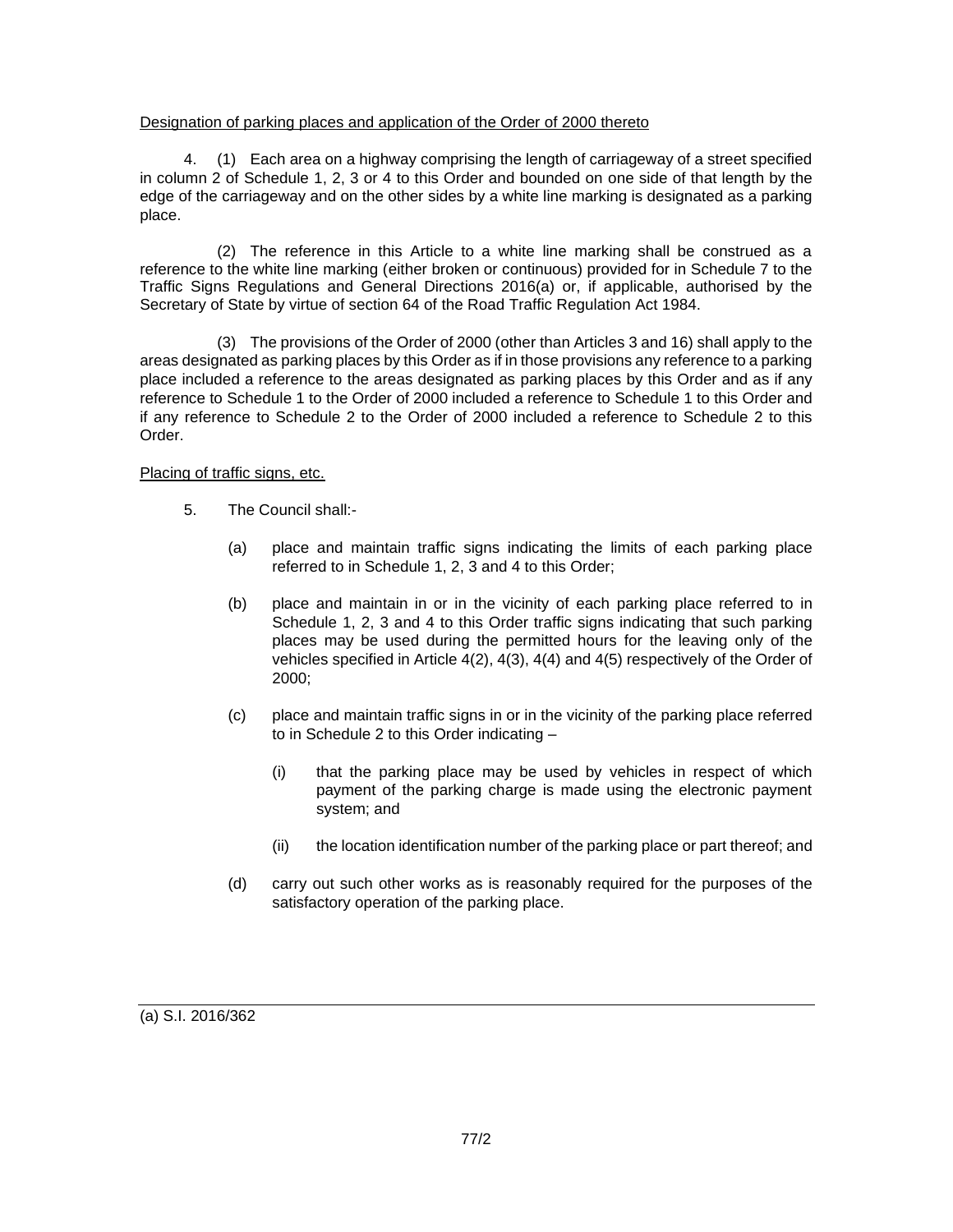## Amendments to the Order of 2000

6. Without prejudice to the validity of anything done or to any liability incurred in respect of any act or omission before the coming into force of this Order, the Order of 2000 shall have effect as though:

(a) in Article 2(1) to that Order, in the meanings assigned to the expressions "electronic car club permit", "hard copy car club permit" and "validate", for the text "Schedule 1, 2 or 2A" there were substituted the text "Schedule 1, 2, 2A, 2B or 2C";

(b) in Article 3(1)(a) of that Order, for the text "Schedule 1, 2 or 2A" there were substituted the text "Schedule 1, 2, 2A, 2B or 2C";

(c) in Article 3(1)(b) of that Order, for the text "Schedule 1, 2 or 2A" there were substituted the text "Schedule 1, 2, 2A, 2B or 2C";

(d) there were added as Articles 4(4) and 4(5) to that Order, the following:

"(4) Each parking place referred to in Schedule 2B may be used, subject to the provisions of this Order, for the leaving during the permitted hours of such vehicles of the class specified in paragraph (1) of this Article:-

- (a) as display in the manner specified in Article  $5(1)(a)$  either a valid hard copy resident's permit, a valid hard copy car club permit, a valid hard copy visitor's permit or a valid hard copy trade permit, issued in respect of that vehicle; or
- (b) in respect of which there has been granted either an electronic resident's permit, an electronic car club permit, a flexible car club permit, an electronic visitor's permit or an electronic trade permit and a hand-held device shows the indication specified in Article 5(1)(b),

provided that the electrical storage battery of that vehicle is in the process of being charged from a mains electrical source adjacent to that parking place.

(5) Each parking place referred to in Schedule 2C may be used, subject to the provisions of this Order, for the leaving during the permitted hours of such vehicles of the class specified in paragraph (1) of this Article:-

- (a) as display in the manner specified in Article 5(3)(a) either a valid hard copy resident's permit, a valid hard copy business permit, a valid hard copy car club permit, a valid hard copy teacher's permit, a valid hard copy visitor's permit or a valid hard copy trade permit, issued in respect of that vehicle; or
- (b) in respect of which there has been granted either an electronic resident's permit, an electronic business permit, an electronic car club permit, a flexible car club permit, an electronic teacher's permit, an electronic visitor's permit or an electronic trade permit and a hand-held device shows the indication specified in Article 5(3)(b),

provided that the electrical storage battery of that vehicle is in the process of being charged from a mains electrical source adjacent to that parking place.";

(e) in Article 5(1) of that Order, for the text "Schedule 1" there were substituted the text "Schedule 1 or 2B";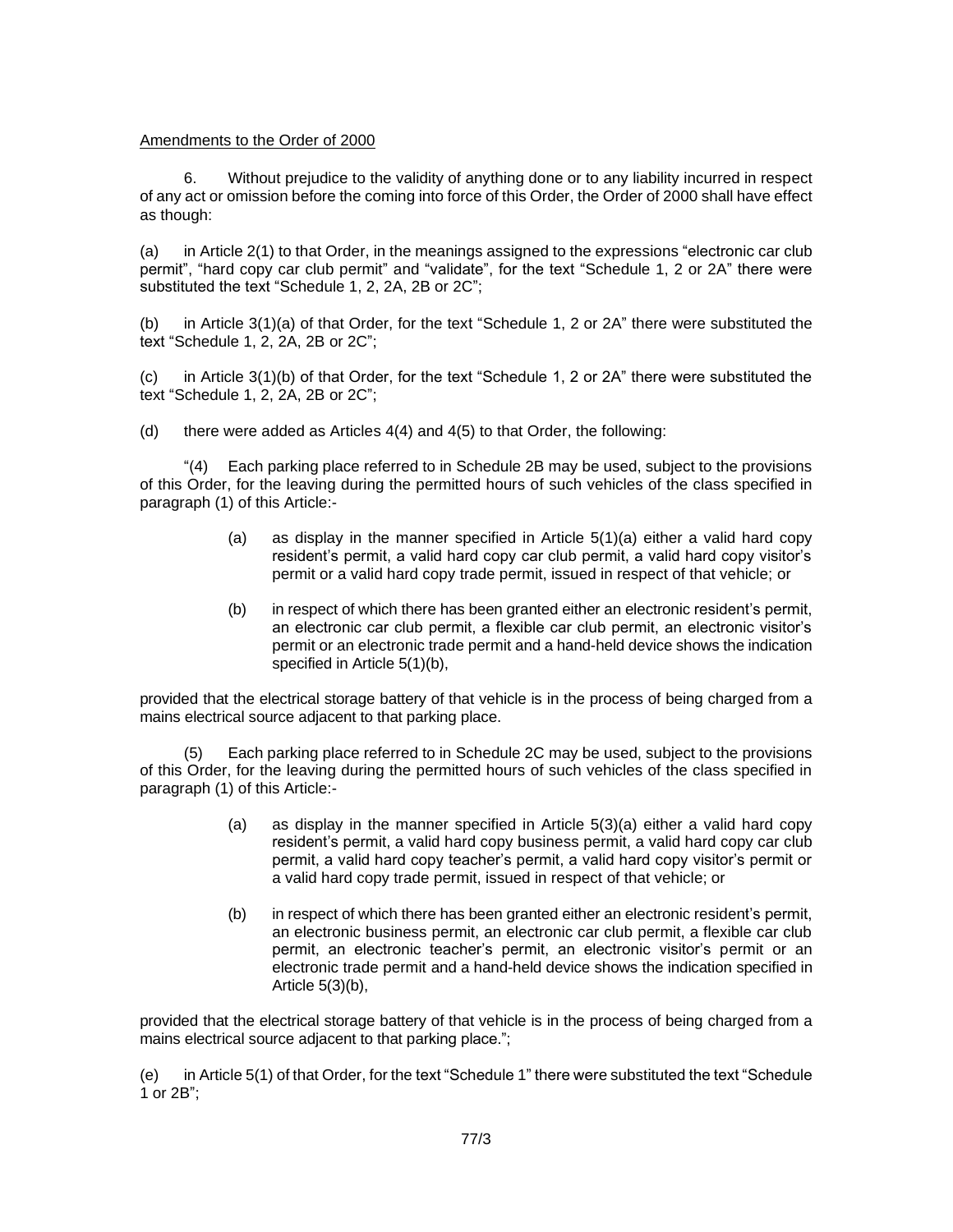$(f)$  there were added as Article 5(4) to that Order, the following:

"(4) At all times during which a vehicle is left in a parking place referred to in Schedule 2C during the permitted hours:-

- (a) it shall display either a valid hard copy resident's permit, a valid hard copy business permit, a valid hard copy car club permit, a valid hard copy teacher's permit, a valid hard copy health care permit, a valid hard copy visitor's permit or a valid hard copy trade permit, issued in respect of that vehicle, so that all the particulars on that hard copy resident's permit, that hard copy business permit, that hard copy car club permit, that hard copy teacher's permit, that hard copy health care permit, that hard copy visitor's permit or that hard copy trade permit, as the case may be, are clearly visible from outside that vehicle and from the front or nearside of that vehicle; or
- (b) there shall be an indication on a hand-held device that either an electronic resident's permit, an electronic business permit, an electronic car club permit, a flexible car club permit, an electronic teacher's permit, an electronic health care permit, an electronic visitor's permit or an electronic trade permit has been granted in respect of that vehicle and the permit is valid.";

(g) in Article 12(1)(a) of that Order, for the text "Schedule 1, 2 or 2A" there were substituted the text "Schedule 1, 2, 2A, 2B or 2C";

- (h) immediately preceding paragraph (d) of Article 16, there were added the following:
	- "(cc) place and maintain in or in the vicinity of each parking place referred to in Schedule 2B traffic signs indicating that such parking place may be used during the permitted hours for the leaving of the vehicles specified in Article 4(4);
	- (ccc) place and maintain in or in the vicinity of each parking place referred to in Schedule 2C traffic signs indicating that such parking place may be used during the permitted hours for the leaving of the vehicles specified in Article 4(5);";

in Article 20(3) of that Order, for the text "Schedule 1" there were substituted the text "Schedule 1, 2B or 2C";

(j) for Article 23 of that Order, there were substituted the following:

"23. (1) No vehicle in respect of which payment of the parking charge has been made using the electronic payment system in accordance with the provisions of Article 18, and which has been taken away from a parking place referred to in Schedule 2 or 2A during the permitted hours, shall, until the expiration of 1 hour from the time that vehicle was taken away, again be left in that parking place during the permitted hours.

(2) No vehicle which has been taken away from a parking place referred to in Schedule 2B or 2C during the permitted hours, shall, until the expiration of 2 hours from the time that vehicle was taken away, again be left in that parking place during the permitted hours.";

(k) in Article 24(3) of that Order, for the text "Schedule 1, 2 or 2A" there were substituted the text "Schedule 1, 2, 2A, 2B or 2C";

(l) in Article 25(3) of that Order, for the text "Schedule 2 or 2A" there were substituted the text "Schedule 2, 2A or 2C";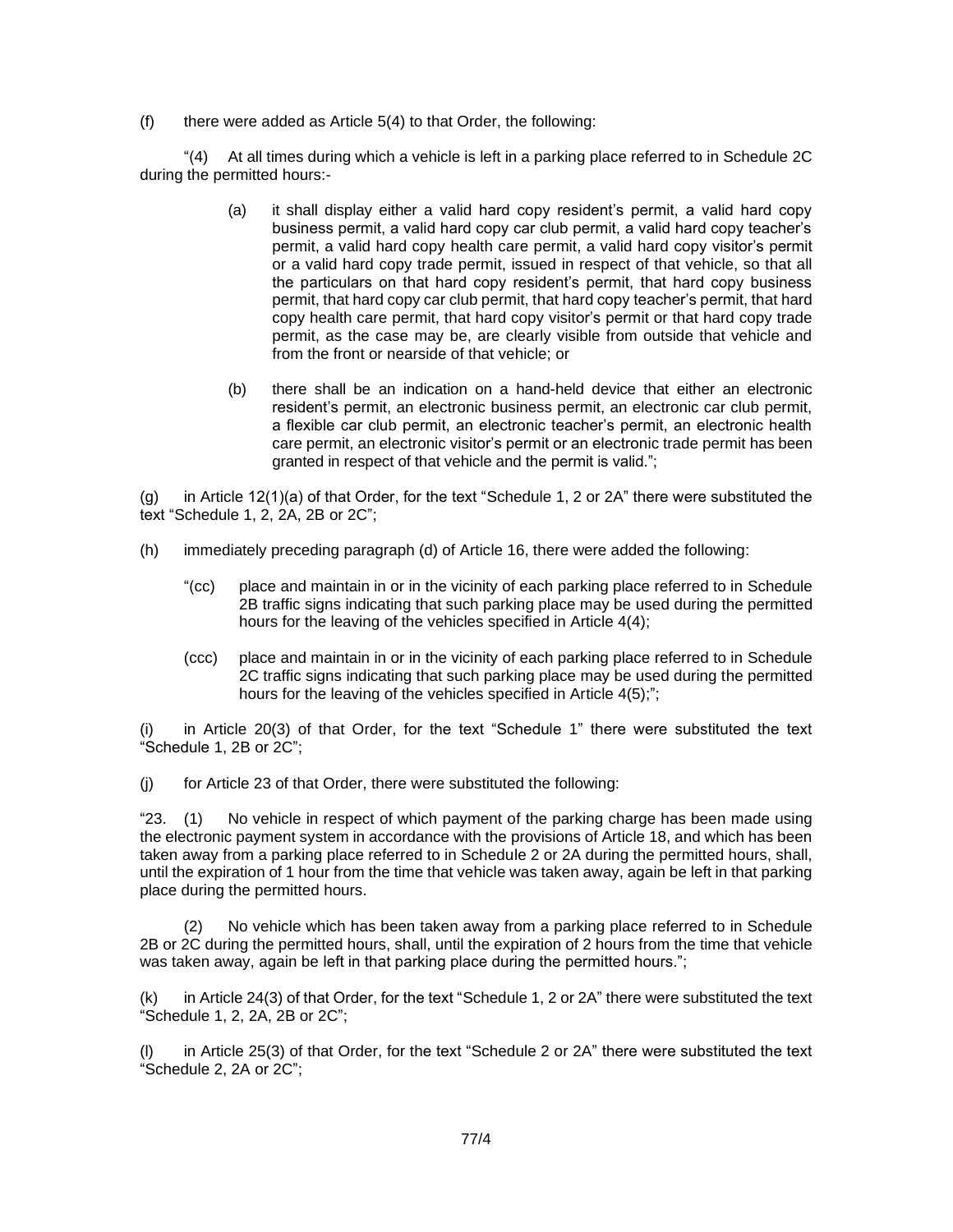(m) in Article 26(3) of that Order, for the text "Schedule 1, 2 or 2A" there were substituted the text "Schedule 1, 2, 2A, 2B or 2C";

(n) in Article 27(3) of that Order, for the text "Schedule 1, 2 or 2A" there were substituted the text "Schedule 1, 2, 2A, 2B or 2C";

(o) in Article 28(3) of that Order, for the text "Schedule 2 or 2A" there were substituted the text "Schedule 2, 2A or 2C";

(p) in Article 29(3) of that Order, for the text "Schedule 2 or 2A" there were substituted the text "Schedule 2, 2A or 2C";

(q) in Article 30(4) of that Order, for the text "Schedule 1, 2 or 2A" there were substituted the text "Schedule 1, 2, 2A, 2B or 2C"; and

(r) there were added as Schedules 2B and 2C to that Order and the headings to those Schedules, the Schedules and the headings to those Schedules set out in Schedules 3 and 4 to this Order.

Dated this thirtieth day of March 2022.

Ben Stevens Highway Network Manager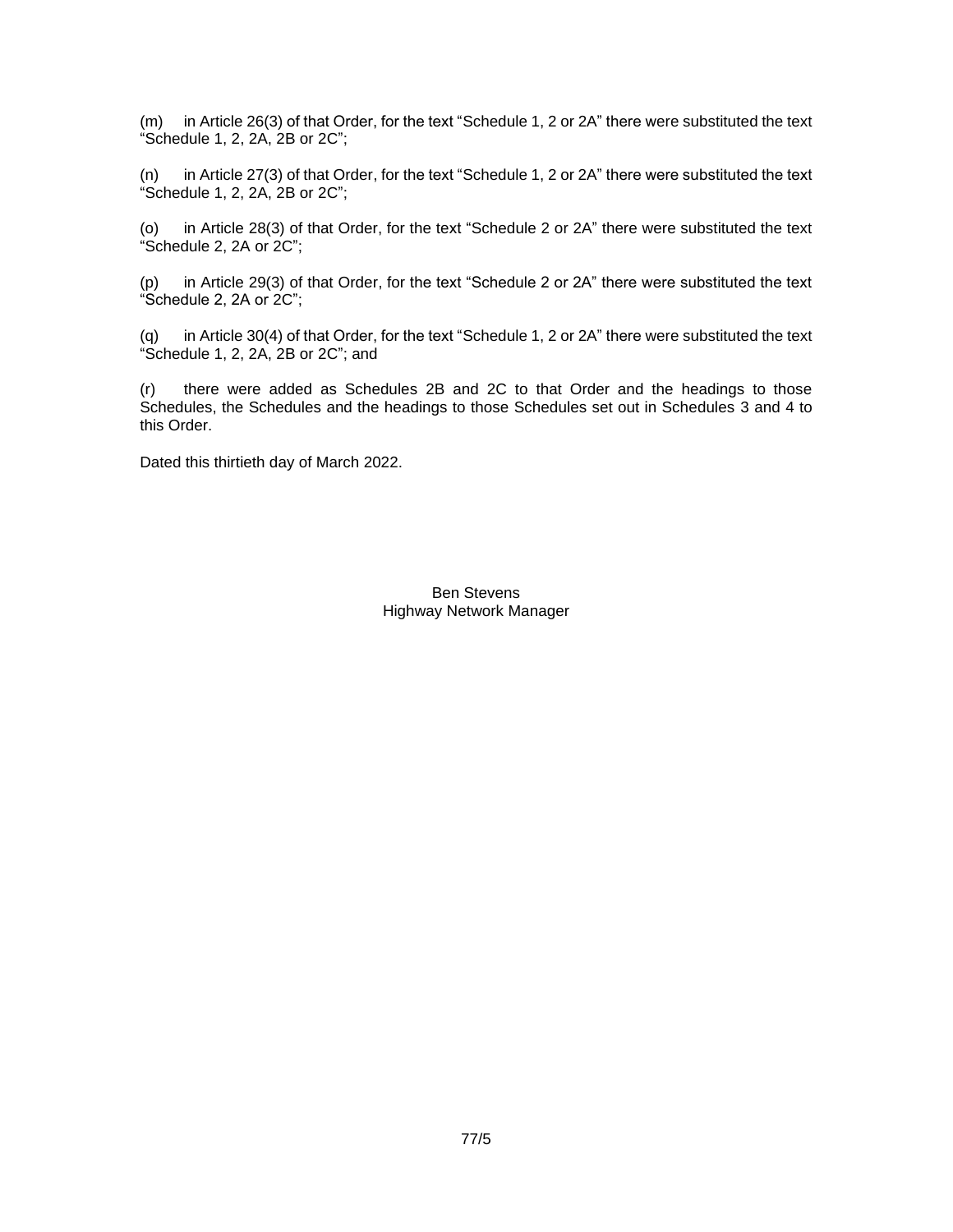#### SCHEDULE 1 (see Article 4)

IN RELATION TO A PARKING PLACE REFERRED TO IN THIS SCHEDULE THE EXPRESSION "PERMITTED HOURS" MEANS THE PERIOD BETWEEN 8.30 A.M. AND 6.30 P.M. ON MONDAYS TO FRIDAYS INCLUSIVE, ANY SUCH DAY NOT BEING CHRISTMAS DAY, GOOD FRIDAY OR A BANK HOLIDAY.

PARKING PLACES IN WHICH A VEHICLE MAY BE LEFT DURING THE PERMITTED HOURS PROVIDED IT DISPLAYS EITHER A VALID HARD COPY RESIDENT'S PERMIT, A VALID HARD COPY CAR CLUB PERMIT, A VALID HARD COPY VISITOR'S PERMIT OR A VALID HARD COPY TRADE PERMIT, ISSUED IN RESPECT OF THAT VEHICLE, OR THERE APPEARS ON A HAND-HELD DEVICE AN INDICATION THAT AN ELECTRONIC VERSION OF ONE OF THOSE PERMITS OR A FLEXIBLE CAR CLUB PERMIT HAS BEEN GRANTED IN RESPECT OF THAT VEHICLE AND THE PERMIT IS VALID.

| No. of<br>parking<br>place | Designated parking place                                                                                                                                                                          | Special<br>manner of<br>standing |
|----------------------------|---------------------------------------------------------------------------------------------------------------------------------------------------------------------------------------------------|----------------------------------|
| 1                          | 2                                                                                                                                                                                                 | 3                                |
| $\ast$                     | FLAXMAN ROAD, the west side, from the common boundary of Nos.<br>83 and 85 Flaxman Road Gordon Grove to a point 1.8 metres north-<br>east of the common boundary of Nos. 99 and 101 Flaxman Road. |                                  |
| $\ast$                     | FLAXMAN ROAD, the west side, from a point 7.8 metres north-east of<br>the common boundary of Nos. 99 and 101 Flaxman Road north-<br>eastward for a distance of 6.6 metres.                        |                                  |
| $\ast$                     | FLAXMAN ROAD, the east side, from a point 9.3 metres south of a<br>point opposite the common boundary of Nos. 79 and 81 Flaxman Road<br>southward for a distance of 5.3 metres.                   |                                  |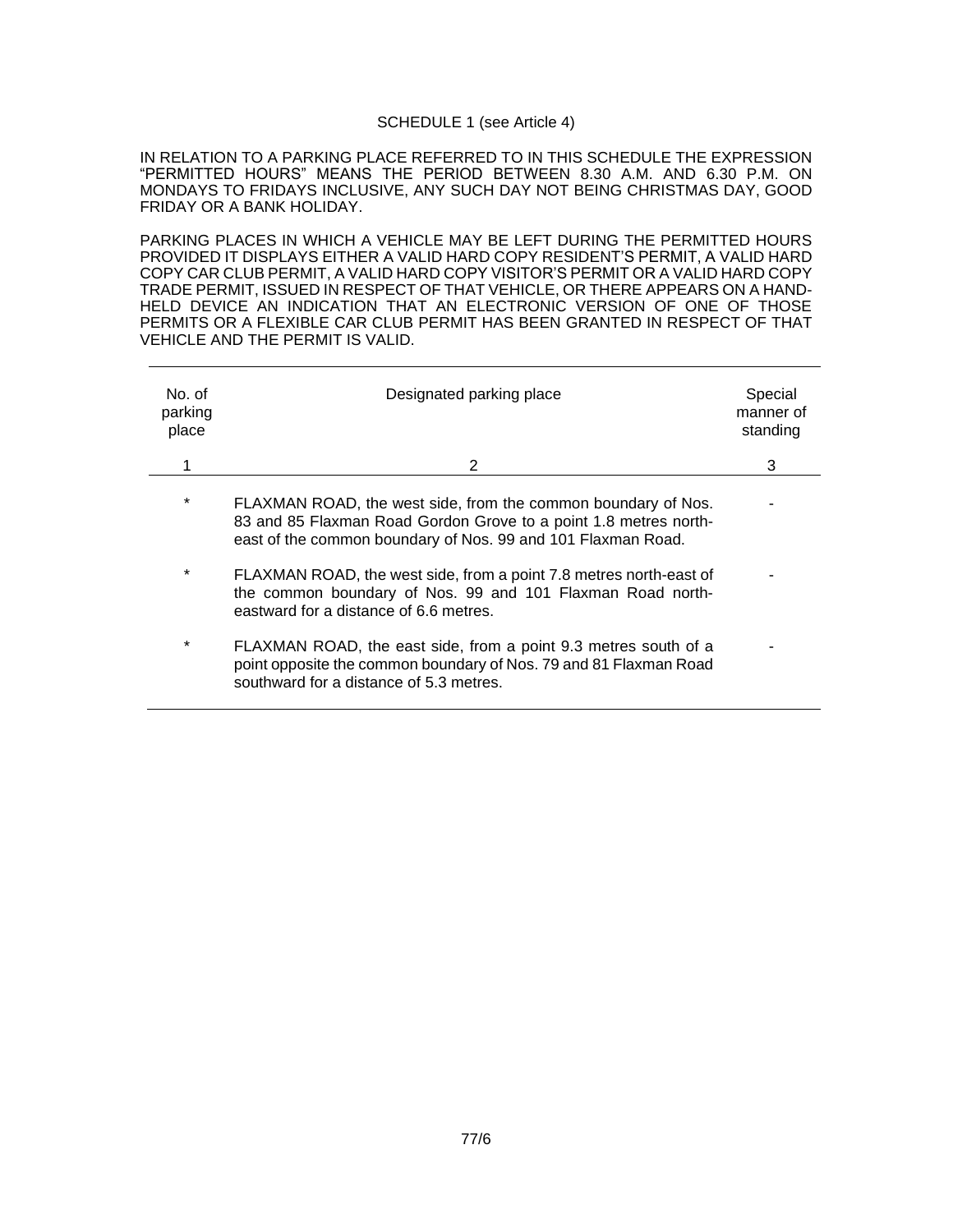#### SCHEDULE 2 (see Article 4)

IN RELATION TO A PARKING PLACE REFERRED TO IN THIS SCHEDULE THE EXPRESSION "PERMITTED HOURS" MEANS THE PERIOD BETWEEN 8.30 A.M. AND 6.30 P.M. ON MONDAYS TO FRIDAYS INCLUSIVE, ANY SUCH DAY NOT BEING CHRISTMAS DAY, GOOD FRIDAY OR A BANK HOLIDAY.

PARKING PLACES IN WHICH A VEHICLE MAY BE LEFT DURING THE PERMITTED HOURS PROVIDED:-

- (A) THE PARKING CHARGE HAS BEEN PAID USING THE ELECTRONIC PAYMENT SYSTEM (AND THE VEHICLE IS LEFT FOR NOT MORE THAN A MAXIMUM PERIOD OF FOUR HOURS); OR
- (B) THE VEHICLE DISPLAYS EITHER A VALID HARD COPY RESIDENT'S PERMIT, A VALID HARD COPY BUSINESS PERMIT, A VALID HARD COPY CAR CLUB PERMIT, A VALID HARD COPY TEACHER'S PERMIT, A VALID HARD COPY HEALTH CARE PERMIT, A VALID HARD COPY VISITOR'S PERMIT OR A VALID HARD COPY TRADE PERMIT, ISSUED IN RESPECT OF THAT VEHICLE, OR THERE APPEARS ON A HAND-HELD DEVICE AN INDICATION THAT AN ELECTRONIC VERSION OF ONE OF THOSE PERMITS OR A FLEXIBLE CAR CLUB PERMIT HAS BEEN GRANTED IN RESPECT OF THAT VEHICLE AND THE PERMIT IS VALID.

| No. of<br>parking<br>place | Designated parking place                                                                                                                                                                                     | Special<br>manner of<br>standing |
|----------------------------|--------------------------------------------------------------------------------------------------------------------------------------------------------------------------------------------------------------|----------------------------------|
|                            | 2                                                                                                                                                                                                            | 3                                |
| $\star$                    | FLAXMAN ROAD, the east side, from a point 1.3 metres south of the<br>common boundary of Nos 58 and 60 Flaxman Road northward for a<br>distance of 10.9 metres.                                               |                                  |
| $\ast$                     | FLAXMAN ROAD, the east side, from a point 15.5 metres north of the<br>common boundary of Nos 58 and 60 Flaxman Road to a point 0.3<br>metres south of the common boundary of Nos. 72 and 74 Flaxman<br>Road. |                                  |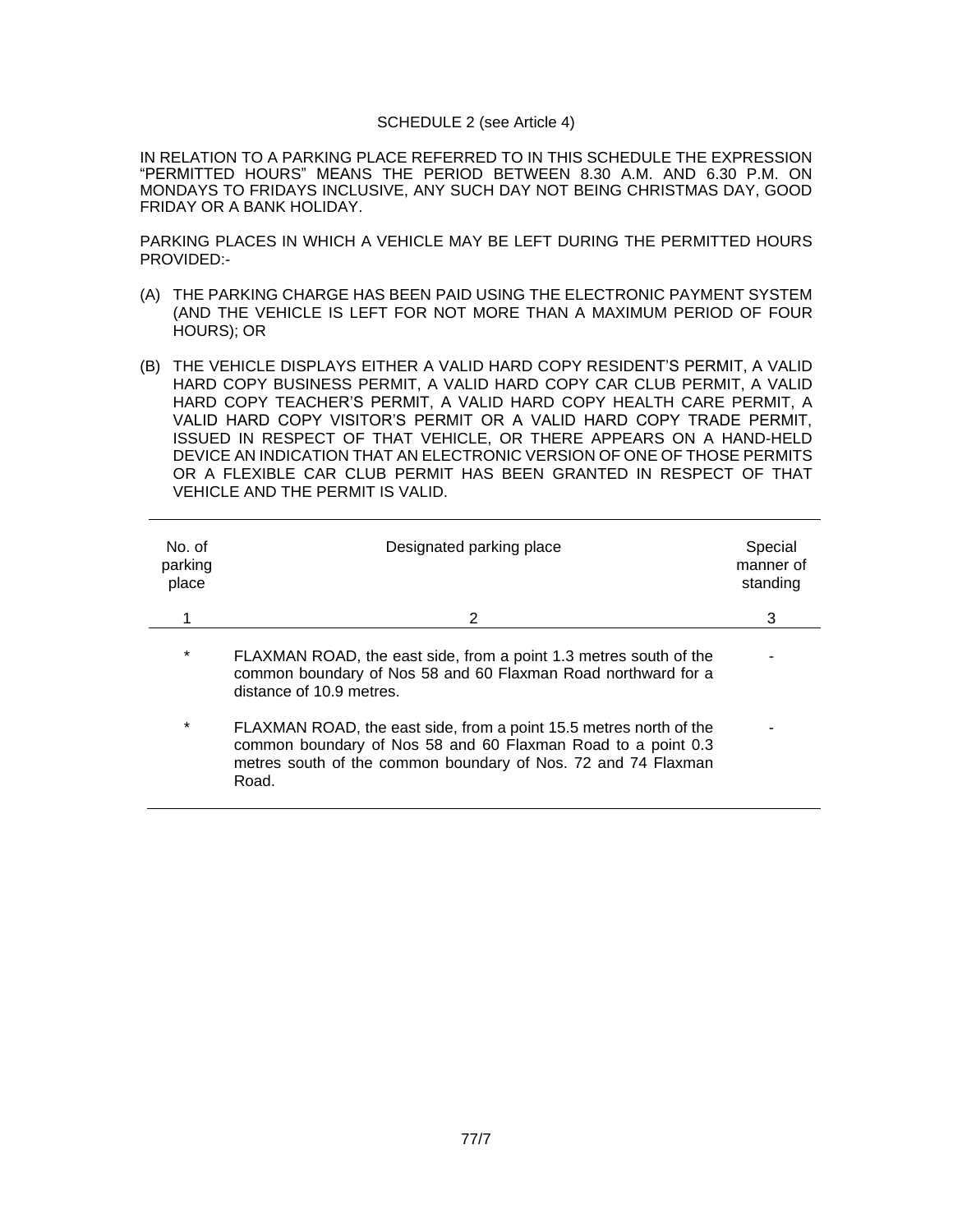# SCHEDULE 2B (see Articles 3 and 4(4))

IN RELATION TO A PARKING PLACE REFERRED TO IN THIS SCHEDULE THE EXPRESSION "PERMITTED HOURS" MEANS AT ANY TIME.

PARKING PLACES IN WHICH A VEHICLE MAY BE LEFT DURING THE PERMITTED HOURS PROVIDED THE VEHICLE DISPLAYS EITHER A VALID HARD COPY RESIDENT'S PERMIT, A VALID HARD COPY CAR CLUB PERMIT, A VALID HARD COPY VISITOR'S PERMIT OR A VALID HARD COPY TRADE PERMIT, ISSUED IN RESPECT OF THAT VEHICLE, OR THERE APPEARS ON A HAND-HELD DEVICE AN INDICATION THAT AN ELECTRONIC VERSION OF ONE OF THOSE THAT PERMITS OR A FLEXIBLE CAR CLUB PERMIT HAS BEEN GRANTED IN RESPECT OF THAT VEHICLE AND THE PERMIT IS VALID, PROVIDED THAT THE ELECTRICAL STORAGE BATTERY OF THAT VEHICLE IS IN THE PROCESS OF BEING CHARGED FROM A MAINS ELECTRICAL SOURCE ADJACENT TO THAT PARKING PLACE.

| Parking<br>place<br>No. | Designated parking place<br>2                                                                                                                                                 | Special<br>manner of<br>standing<br>3 |
|-------------------------|-------------------------------------------------------------------------------------------------------------------------------------------------------------------------------|---------------------------------------|
|                         | FLAXMAN ROAD, the east side, from a point 3.3 metres south of a point<br>opposite the common boundary of Nos. 79 and 81 Flaxman Road<br>southward for a distance of 6 metres. |                                       |
| 2                       | FLAXMAN ROAD, the east side, from a point 9.6 metres north of the<br>common boundary of Nos. 58 and 60 Flaxman Road northward for a<br>distance of 5.9 metres.                |                                       |